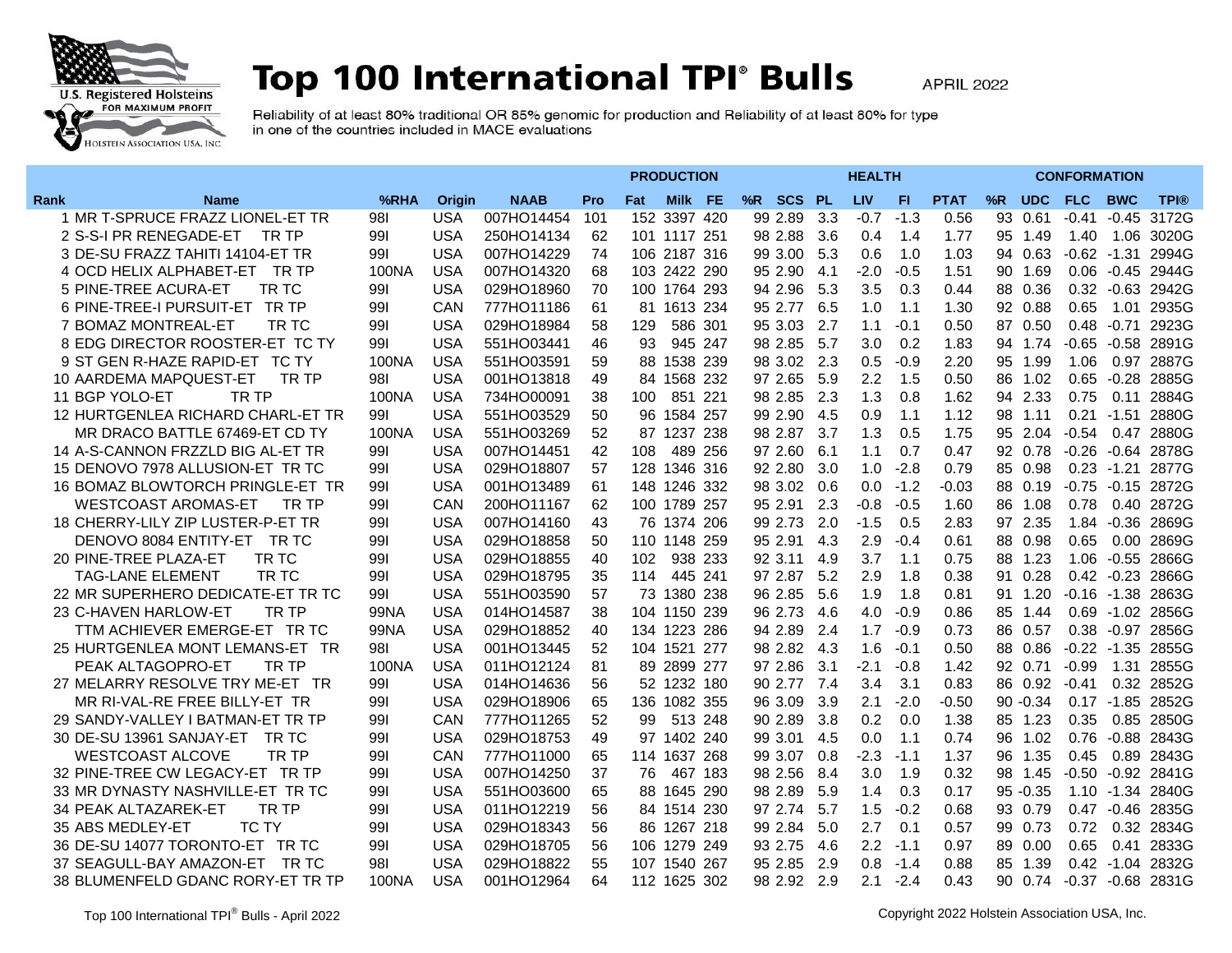| Rank | <b>Name</b>                           | %RHA         | <b>Origin</b> | <b>NAAB</b> | <b>Pro</b> | Fat | Milk FE      | %R SCS PL   |     | <b>LIV</b>   | FL.    | <b>PTAT</b> | %R | <b>UDC</b> | <b>FLC</b>     | <b>BWC</b>    | <b>TPI®</b>               |
|------|---------------------------------------|--------------|---------------|-------------|------------|-----|--------------|-------------|-----|--------------|--------|-------------|----|------------|----------------|---------------|---------------------------|
|      | 39 SANDY-VALLEY CHALLENGER-ET TR      | 991          | <b>CAN</b>    | 777HO11028  | 32         | 84  | 595 188      | 97 2.71     | 4.0 | 0.3          | 0.6    | 1.54        | 96 | 2.67       | $0.15 - 0.80$  |               | 2830G                     |
|      | 40 TRIPLECROWN JW MATTERS-ET TR       | 991          | CAN           | 200HO10729  | 60         | 83  | 1810 228     | 99 2.74     | 4.9 | 1.8          | 0.5    | 0.44        |    | 96 0.73    | 0.49           | 0.78          | 2829G                     |
|      | 41 WILRA BURNETT-ET<br>TR TC          | 991          | <b>USA</b>    | 029HO18731  | 39         | 129 | 331 256      | 96 2.95     | 1.8 | 1.3          | $-1.8$ | 1.54        | 90 | 1.03       | 0.92           |               | 0.23 2827G                |
|      | TR TP<br>42 PEAK ALTAINGOLD-ET        | 991          | <b>USA</b>    | 011HO12158  | 60         |     | 67 1462 228  | 94 2.90     | 1.4 | $-3.9$       | 1.0    | 1.89        | 89 | 1.61       | 1.55           |               | $-0.78$ 2825G             |
|      | 43 FB 6860 SPECTRE PERK-ET TR TC      | 991          | <b>USA</b>    | 029HO18843  | 56         |     | 117 1199 294 | 97 2.93     | 2.3 | $-0.5$       | $-2.1$ | 1.25        |    | 91 0.59    | 1.01           |               | $-0.90$ 2824G             |
|      | <b>MR MONSTER-ET</b><br>TR TP         | 991          | <b>USA</b>    | 734HO00082  | 82         |     | 69 2677 252  | 97 2.66     | 3.2 | $-0.3$       | $-0.5$ | 0.89        |    | 87 0.98    | $-0.75$        |               | 0.95 2824G                |
|      | WOODCREST KING DOC<br>TR TP           | 991          | <b>USA</b>    | 250HO12961  | 56         |     | 71 1611 184  | 99 3.11     | 3.5 | $-1.8$       | $-1.2$ | 3.46        |    | 99 2.27    | 2.10           |               | 1.07 2824G                |
|      | TR TC<br>46 RICKLAND HUGHES-ET        | 991          | <b>USA</b>    | 029HO18782  | 53         | 100 | 925 246      | 95 2.84     | 4.9 | 2.5          | $-0.4$ | 0.85        |    | 87 0.49    | 0.09           |               | $-0.35$ 2823G             |
|      | 47 OCD LEGENDARY COFFEE-ET TR TP      | 991          | <b>USA</b>    | 250HO14310  | 32         | 82  | 246 177      | 98 2.73     | 5.8 | 3.2          | 0.5    | 1.79        |    | 95 1.25    | 1.56           |               | 0.54 2822G                |
|      | 48 AOT BLOWTORCH HEALER-ET TR TP      | 991          | <b>USA</b>    | 001HO13458  | 65         | 124 | 1310 303     | 97 2.78     | 1.0 | $-1.9$       | $-1.8$ | 0.77        |    | 88 0.55    | $-0.82$        | 0.14          | 2820G                     |
|      | 49 SANDY-VALLEY EMINENT-ET TR TP      | 991          | <b>USA</b>    | 007HO14329  | 36         | 83  | 545 217      | 96 2.84     | 5.5 | 3.2          | 2.9    | 0.41        |    | 88 0.59    |                | $0.36 - 0.88$ | 2819G                     |
|      | 50 WELCOME SILVER GRIFF-ET TR TP      | 100NA        | <b>USA</b>    | 014HO07796  | 58         | 109 | 892 270      | 99 3.11     | 2.7 | $-0.8$       | 0.2    | 0.89        |    | 96 0.60    | 0.19           | $-0.41$       | 2815G                     |
|      | 51 N-SPRINGHOPE ESCALATE-ET TR TP     | 991          | <b>USA</b>    | 029HO18787  | 56         | 89  | 1507 238     | 98 2.63     | 5.1 | 1.4          | $-1.4$ | 0.70        |    | 94 1.23    | $-0.46 -0.72$  |               | 2813G                     |
|      | SANDY-VALLEY LOTTERY-ET TR TC         | 991          | <b>USA</b>    | 029HO18635  | 51         | 90  | 762 224      | 98 2.79     | 2.9 | 1.0          | $-1.0$ | 1.35        |    | 90 1.74    | 0.22           |               | 0.63 2813G                |
|      | 53 DENOVO 2705 VENTURE-ET TR TC       | 991          | <b>USA</b>    | 029HO18870  | 40         | 107 | 788 267      | 92 2.74     | 5.0 | 2.0          | $-0.3$ | $-0.13$     |    | 85 0.74    |                |               | 0.22 -1.62 2811G          |
|      |                                       |              | <b>USA</b>    | 029HO18711  |            |     | 666 234      | 96 2.92     | 4.8 | 3.0          | 1.0    | 0.66        |    | 92 0.57    |                |               | 0.56 -1.43 2810G          |
|      | 54 PINE-TREE TORTUGA-ET TR TC         | 991          | <b>DEU</b>    | 624HO09030  | 46         | 93  |              |             |     |              |        |             |    |            |                |               |                           |
|      | <b>HAS HAS GARIDO</b>                 | 991          |               |             | 50         |     | 82 1332 197  | 91 2.67     | 2.7 | -0.4         | 0.4    | 1.31        |    | 88 1.18    | 0.87           |               | 1.33 2809G                |
|      | PINE-TREE-I PROSPECTUS-ET TR          | 991          | CAN           | 200HO11185  | 68         |     | 81 1582 222  | 93 2.80     | 3.5 | 1.4          | $-1.0$ | 1.43        |    | 85 1.01    | 0.06           | 1.61          | 2809G                     |
|      | 57 T-SPRUCE FRAZZLED LOUIE-ET TR      | 991          | <b>USA</b>    | 007HO14127  | 66         |     | 86 1938 236  | 99 2.49     | 4.7 | $-0.2$       | $-3.1$ | 1.14        |    | 92 1.53    | 0.01           |               | 0.62 2808G                |
|      | 58 S-S-I MAGEE PEDROZO-ET TR TP       | 991          | <b>USA</b>    | 007HO14381  | 60         |     | 66 1374 226  | 96 2.82     | 4.6 | 1.5          | 0.2    | 1.30        |    | 87 1.12    |                |               | $-0.14 - 0.59$ 2807G      |
|      | 59 REGAN-DANHOF GAMECHANGER-ET TR     | 991          | <b>USA</b>    | 001HO13844  | 49         |     | 74 1439 244  | 96 2.91     | 4.2 | $-0.4$       | 1.4    | 0.89        |    | 89 1.17    |                |               | 0.82 -1.44 2806G          |
|      | 60 AURORA MITCHELL-ET<br><b>TY TV</b> | 100NA        | <b>USA</b>    | 515HO00318  | 43         | 69  | 924 168      | 93 2.69     | 3.0 | 0.7          | 1.3    | 2.58        |    | 88 1.75    | 0.68           | 0.73          | 2805G                     |
|      | PINE-TREE BURLEY-ET<br><b>TC TY</b>   | 991          | <b>USA</b>    | 029HO18225  | 39         | 88  | 942 209      | 99 2.94     | 6.1 | 3.5          | 1.8    | 0.61        |    | 97 0.29    |                | $0.82 - 0.84$ | 2805G                     |
|      | PINE-TREE GRIFF GUSTO-ET TR TP        | 100NA        | <b>USA</b>    | 007HO14446  | 58         | 104 | 926 263      | 94 3.06     | 2.7 | 0.3          | $-0.9$ | 1.00        |    | 87 1.01    |                | $0.33 - 1.10$ | 2805G                     |
|      | 63 MR WINGS NORTON-ET<br>TR TC        | 991          | <b>USA</b>    | 551HO03713  | 67         |     | 72 1607 268  | 96 2.87     | 4.4 | 0.6          | 0.3    | 0.50        |    | 89 0.56    |                | $0.23 - 1.33$ | 2802G                     |
|      | 64 SIEMERS RUW RAFTING-ET             |              | <b>DEU</b>    | 624HO09017  | 56         |     | 73 1465 191  | 89 2.85     | 2.7 | $-0.5$       | $-1.2$ | 2.14        |    | 86 1.96    | 1.85           |               | 0.93 2801G                |
|      | 65 ABS ACHIEVER-ET<br>TC TY           | 99NA         | <b>USA</b>    | 029HO18296  | 27         | 121 | 156 255      | 99 2.71     | 4.3 | 3.9          | $-1.2$ | 0.32        |    | 98 0.97    |                | $0.51 - 1.55$ | 2800G                     |
|      | MR FARNEAR HELIX TWITCH-ET TC         | 100NA        | <b>USA</b>    | 551HO03714  | 39         | 101 | 1002 237     | 96 2.79     | 4.3 | $-2.1$       | 0.6    | 1.16        |    | 88 1.35    | $-0.58 - 0.29$ |               | 2800G                     |
|      | SILVERRIDGE V TIMBERLAKE-ET TR        | 991          | CAN           | 777HO11288  | 65         |     | 69 2204 228  | 95 2.87     | 4.7 | 0.0          | $-0.4$ | 0.88        |    | 91 1.94    | $-0.62$        |               | 0.05 2800G                |
|      | 68 DENOVO 14420 PROFOUND-ET TR TC     | 991          | <b>USA</b>    | 029HO18839  | 56         |     | 58 1625 176  | 90 2.50     | 5.4 | $-0.5$       | $-0.2$ | 1.50        | 86 | 1.69       | 0.44           |               | 0.47 2799G                |
|      | 69 OCD ALTASWAG-ET<br>TR TP           | <b>100NA</b> | <b>USA</b>    | 011HO11963  | 57         |     | 108 1247 257 | 99 3.05     | 0.5 | $-1.1$       | $-0.2$ | 1.01        |    | 94 0.64    | 0.41           |               | 0.44 2797G                |
|      | 70 CO-OP AARDEMA SUBZERO-ET TR TP     | 991          | <b>USA</b>    | 001HO13424  | 54         | 71  | 680 204      | 98 3.00     | 3.3 | 0.7          | 1.9    | 1.16        |    | 92 1.39    | 0.64           |               | $-0.05$ 2795G             |
|      | COOKIECUTTER LGND HUSKY-ET TR         | 991          | <b>USA</b>    | 014HO14138  | 43         |     | 42 1563 146  | 99 2.74     | 6.7 | 2.6          | 3.8    | 1.49        |    | 97 1.17    | $-0.08$        |               | $-0.24$ 2795G             |
|      | 72 FARNEAR DELTA-LAMBDA-ET TR TP      | 100NA        | <b>USA</b>    | 551HO03379  | 45         | 48  | 1211 165     | 99 2.75     | 4.5 | 0.5          | 0.1    | 2.86        |    | 99 2.91    | 0.81           |               | 0.09 2793G                |
|      | PROGENESIS HELIANTHUS-ET TR TP        | 991          | <b>CAN</b>    | 200HO11105  | 72         |     | 80 2031 241  | 93 3.00     | 3.7 | $-1.2$       | $-0.6$ | 0.87        |    | 89 1.49    | $-0.81$        |               | 0.66 2793G                |
|      | 74 PEAK ALTAABBA-ET<br>TR TP          | 991          | <b>USA</b>    | 011HO12264  | 49         | 75  | 1556 193     | 94 2.73     | 3.2 | 0.8          | 0.5    | 1.33        |    | 86 1.15    | 0.78           | 1.17          | 2792G                     |
|      | 75 DENOVO 7545 DIVERSITY-ET TR TC     | 991          | <b>USA</b>    | 029HO18868  | 39         | 107 | 389 229      | 93 2.91     | 3.9 | 2.1          | 0.0    | 0.52        |    | 86 0.50    | 0.81           | 0.05          | 2790G                     |
|      | MAPLEHURST ALBATROSS-ET TR TC         | 991          | <b>USA</b>    | 029HO18876  | 34         | 96  | 734 225      | 95 2.89     | 5.7 | 4.4          | 1.3    | 0.60        |    | 90 0.31    |                |               | 0.57 -1.09 2790G          |
|      | 77 OCD LEGENDARY ROCHESTER-ET TR      | 991          | <b>USA</b>    | 007HO14314  | 32         | 51  | 614 150      | 95 2.80 7.7 |     | 4.9          | 4.7    | 0.71        |    |            |                |               | 90 0.57 0.53 -0.64 2789G  |
|      | 78 DE-SU MILLINGTON 12074-ET TR       | 991          | <b>USA</b>    | 007HO12421  | 46         |     | 98 1171 251  | 99 2.72 2.9 |     | $-1.8$       | $-0.2$ | 0.92        |    | 98 1.13    |                |               | 0.16 -0.53 2788G          |
|      | 79 BADGER S-S-I HLX HOUDINI-ET TR     | 991          | <b>USA</b>    | 007HO14124  | 60         |     | 98 1673 284  | 94 3.13 1.8 |     | $-4.1$       | $-0.5$ | 1.22        |    | 90 0.90    |                |               | 0.77 -0.37 2787G          |
|      | PROGENESIS BERMUDA<br>TR TP           | 100NA        | CAN           | 200HO10967  | 55         |     | 52 1709 183  | 96 2.87 5.5 |     | 2.6          | 0.5    | 1.04        |    | 89 1.49    |                |               | 1.33 0.02 2787G           |
|      | WELCOME DELPRO 3565-ET TR TP          | 991          | <b>USA</b>    | 014HO14442  | 53         |     | 53 1198 170  | 96 2.76 6.1 |     | 3.2          | 2.6    | 0.65        |    | 90 0.66    |                |               | 0.29 0.11 2787G           |
|      | 82 DE-SU FRAZZLD ROME 14192-ET TR     | 991          | <b>USA</b>    | 014HO14226  | 50         |     | 102 1234 254 | 99 2.55 6.0 |     | 1.0          | $-0.6$ | 0.00        |    |            |                |               | 96 0.02 -0.54 -0.58 2781G |
|      | DE-SU JEDI JEFRI 13610 TR TP          | 991          | <b>USA</b>    | 007HO13727  | 68         |     | 32 1694 171  | 98 2.71 5.4 |     | 0.8          | 3.0    | 0.63        |    |            |                |               | 94 1.12 -0.39 0.34 2781G  |
|      | MATCREST DEWEY-ET<br>TR TC            | 991          | <b>USA</b>    | 029HO18755  | 43         |     | 81 1048 220  | 96 3.02 6.0 |     | 3.3          | 0.4    | 0.96        |    | 91 0.74    |                |               | 1.21 -0.94 2781G          |
|      | TR TP<br>OCD HELIX MILFORD-ET         | 100NA        | <b>USA</b>    | 014HO14315  | 55         |     | 103 1077 283 | 97 2.86 2.9 |     | $-1.7 - 1.7$ |        | 1.11        |    | 91 0.63    |                |               | 0.66 - 0.22 2781G         |
|      |                                       |              |               |             |            |     |              |             |     |              |        |             |    |            |                |               |                           |